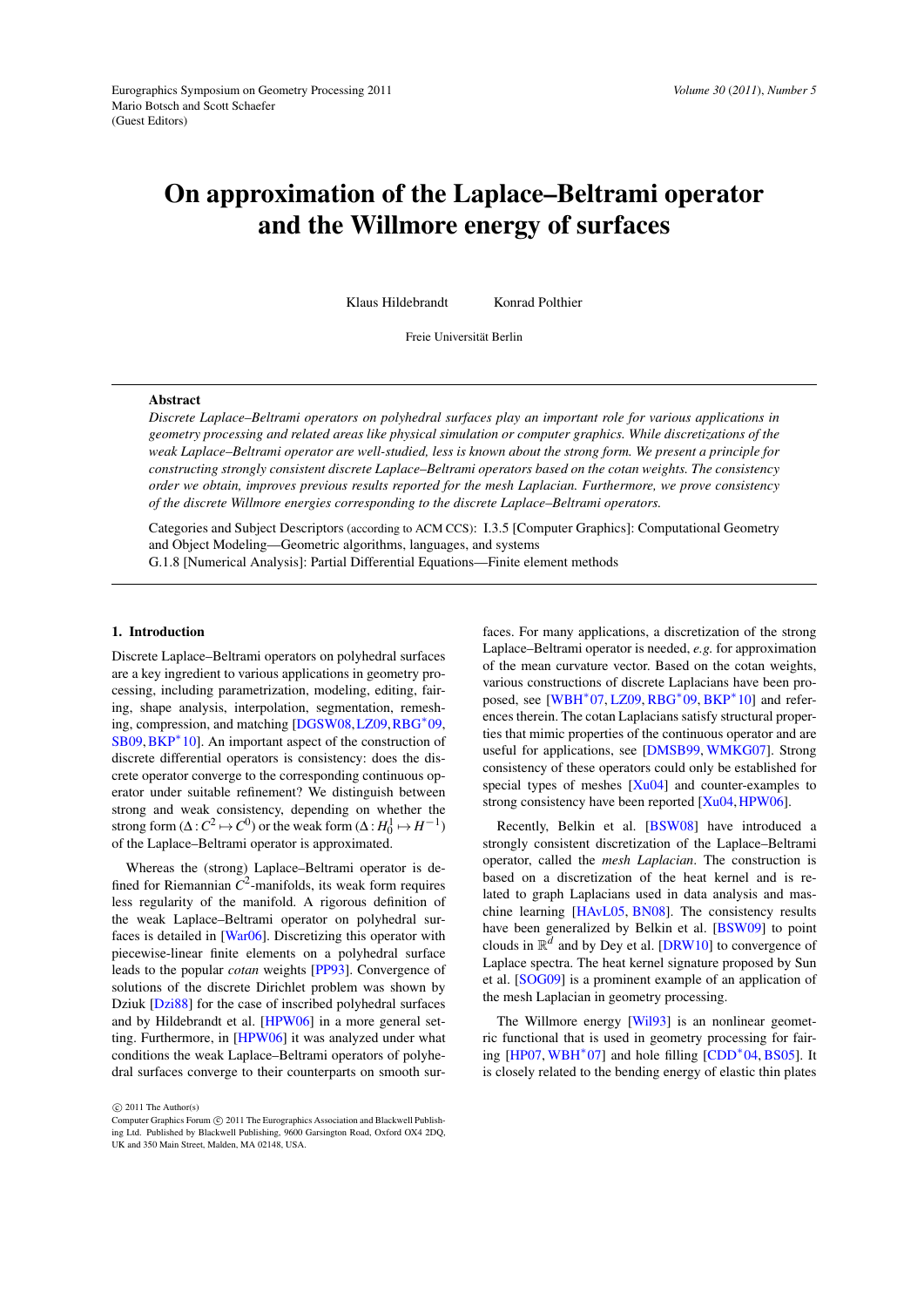<span id="page-1-0"></span>[\[WBG](#page-7-15)<sup>\*08</sup>] and the Canham-Helfrich model of thin bilipid membranes [\[BNSP10\]](#page-6-8). The Willmore energy of a smooth surface is linked to the Laplace–Beltrami operator, since it equals the  $L^2$ -norm of the Laplacian of the embedding of the surface. To the best of our knowledge, no consistent discrete Willmore energy for polyhedral surfaces (that does not use additional information like quadratically converging surface normals) has been proposed so far.

Contributions. We present a principle for constructing strongly consistent discrete Laplace–Beltrami operators based on the cotan weights. The core of our approach is to test the weak Laplace–Beltrami operator with certain functions that we call *r*-local functions. Among other properties, an *r*-local function at a point *v* has unit  $L^1$ -norm and its support is contained in the geodesic ball of radius *r* around *v*. For closely inscribed polyhedral surfaces and interpolating piecewise linear functions, we obtain error estimates in the  $L^{\infty}$ -norm that depend on *r* and the mesh size *h*; for convergence one has to choose *r* asymptotically larger than *h*. Whereas the evaluation of the cotan Laplacians at a vertex requires only the 1-ring, our discrete Laplacians need a region with radius *r*. In this respect, our construction shares similarities with the mesh Laplacian. However, the consistency order we obtain improves the rates reported for the mesh Laplacian. As a direct consequence of the strong consistency of the discrete Laplace–Beltrami operators, we obtain estimates for the pointwise approximation of the mean curvature vector field of a surface. We show consistency of the corresponding discrete Willmore energies, *i.e.* we prove error estimates for the approximation of the Willmore energy of smooth surfaces by such discrete Willmore energies of polyhedral surfaces.

# 2. Laplace–Beltrami Operator on Polyhedral Surfaces

In this section, we review previous results on the approximation of the Laplace–Beltrami operator and introduce our notation. We consider polyhedral surfaces that approximate a smooth surface in  $\mathbb{R}^3$ , where by a *polyhedral surface* we mean a finite set of planar triangles in  $\mathbb{R}^3$  that are glued together in pairs along the edges such that the resulting shape is a two-dimensional manifold. Both surfaces are assumed to be compact, connected, and oriented. We denote smooth surfaces by  $M$  and polyhedral surfaces by  $M_h$ , and if we refer to both types of surfaces, we denote the surface by M.

Projection map. To construct a map between *M* and a neighboring polyhedral surface  $M_h$ , we use the orthogonal projection onto the smooth surface. This map is commonly used, see [\[Dzi88\]](#page-7-5), [\[MT04\]](#page-7-16), and [\[HPW06\]](#page-7-6). The distance function  $\delta_M : \mathbb{R}^3 \mapsto \mathbb{R}_0^+$  is defined as

$$
\delta_M(y) = \inf_{x \in M} ||x - y||_{\mathbb{R}^3}.
$$
 (1)

Since *M* is compact, for every  $y \in \mathbb{R}^3$  there is at least one point  $x \in M$  that attains the minimum distance to *y*, *i.e.*  $\delta_M(y) = ||x - y||_{\mathbb{R}^3}$ . Then the straight line passing through *x* and *y* meets *M* orthogonally; thus, *x* is called an *orthogonal projection* of *y* onto *M*. In general, *x* is not unique by this property. However, there exists an open neighborhood  $U_M$  of M in  $\mathbb{R}^3$  such that every point of  $U_M$  has a unique orthogonal projection onto *M*. The induced *projection map*  $\Pi: U_M \mapsto M$  is smooth, a proof of this is contained in a note by Foote [\[Foo84\]](#page-7-17). We say that a polyhedral surface  $M_h$  is *inscribed* to a smooth surface *M* if all vertices of  $M_h$ are on the surface *M* and that *M<sup>h</sup>* is *closely inscribed* to *M* if  $\Pi_{|M_h}$ , the restriction of  $\Pi$  to  $M_h$ , is a bijection. Under these assumptions, the map  $\Pi_{|M_h}$  is bi-Lipschitz, see [\[War06\]](#page-7-3). In the following, we assume that  $M_h$  is closely inscribed to  $M$ , and, for simplicity, we denote the map  $\Pi_{|M_h}$  by  $\pi$ .



Figure 1: *An illustration of the map between the smooth surface and the polyhedral surface is shown.*

**Metric distortion.** The standard scalar product of  $\mathbb{R}^3$  induces a metric *g* on *M* and a metric  $g_h$  on  $M_h$ . The metric *g* is Riemannian and *g<sup>h</sup>* is flat in the interior of all triangles and edges and has conical singularities at the vertices. To compare the two metrics, we pullback  $g_h$  to  $M$ , *i.e.* we consider the metric

$$
\hat{g}_h(X,Y) = g_h(\mathrm{d}\pi X, \mathrm{d}\pi Y)
$$

on *M*. The *metric distortion tensor A* measures the distortion between  $g$  and  $\hat{g}_h$ . It is uniquely defined (almost everywhere on *M*) as the *g*-symmetric tensor field *A*, that satisfies

$$
\hat{g}_h(X,Y) = g(AX,Y)
$$

for all smooth vector fields *X*,*Y* on *M*. In [\[HPW06\]](#page-7-6), a closed form representation of *A* in terms of the curvature of *M*, the distance of corresponding points on *M* and *Mh*, and the deviation of the surface normals at corresponding points on *M* and  $M_h$  was derived and used to prove that if a sequence of polyhedral surfaces converges to a smooth surface in the Hausdorff distance, then the metrics of the polyhedral surfaces converge to the metric of the smooth surface if and only if the surface normals converge.

Bounds on the approximation error for various metric properties of *M* from corresponding properties of *M<sup>h</sup>* can be derived from estimates on the metric distortion. The following lemma states three such estimates that were presented in [\[HPW06,](#page-7-6) [War06\]](#page-7-3). We start with some notation. For a triangle  $T_h$  of a polyhedral surface  $M_h$ , let  $r_{circ}(T_h)$  denote the circumradius of  $T_h$  and let  $r_{in}(T_h)$  denote the inner radius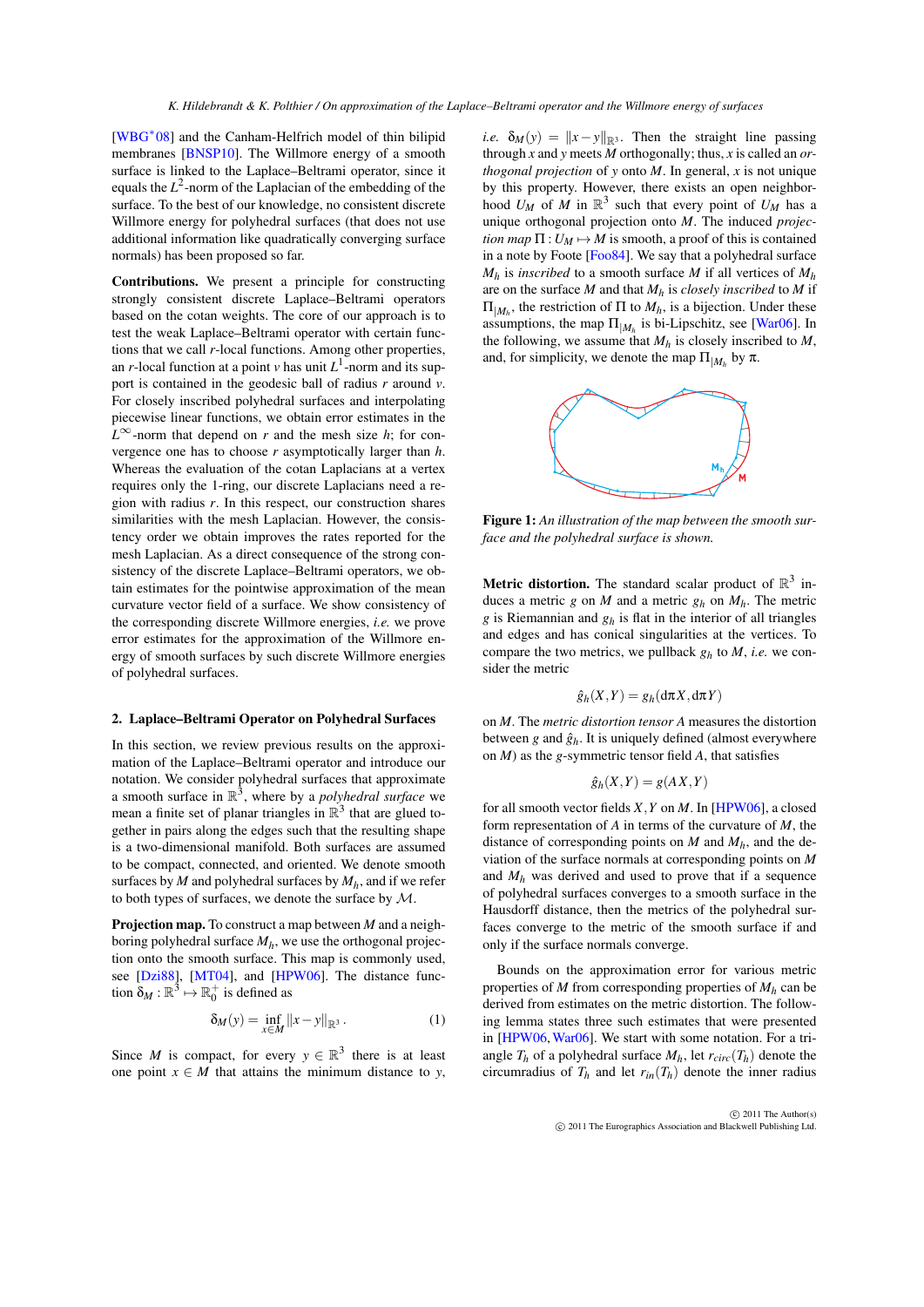<span id="page-2-4"></span>of *Th*. We define the *mesh size h* and the *shape regularity* ρ of *M<sup>h</sup>* as

$$
h = \max_{T_h \in M_h} r_{circ}(T_h) \quad \text{and} \quad \rho = \max_{T_h \in M_h} \frac{r_{circ}(T_h)}{r_{in}(T_h)}.
$$

Furthermore, for any *g*-symmetric tensor field *A*, we denote by  $||A||_{\infty}$  the essential supremum over all  $x \in M$  of the absolute values of the eigenvalues of *A* at *x*.

<span id="page-2-0"></span>**Lemma 1** Let *M* be a smooth surface in  $\mathbb{R}^3$ . Then there exists a  $h_0 \in \mathbb{R}^+$  such that for every polyhedral surface  $M_h$ that is closely inscribed to *M* and has mesh size  $h < h_0$ , the estimates

$$
||A - Id||_{\infty} \le Ch^2,
$$
 (2)

$$
\left\| \sqrt{\det A} - 1 \right\|_{L^{\infty}} \le C h^2, \text{ and } (3)
$$

$$
\left\| \sqrt{\det A} A^{-1} - I d \right\|_{\infty} \le C h^2 \tag{4}
$$

hold, where the constant *C* depends only on  $M$ ,  $h_0$ , and the shape regularity ρ of *Mh*.

The estimates bound the distortion of the metric, the volume form, and, as we will see below, the weak Laplace– Beltrami operators in the operator norm.

**Laplace–Beltrami operator.** We denote by  $L^p(\mathcal{M})$ ,  $W^{1,p}(\mathcal{M})$ , and  $W_0^{1,p}(\mathcal{M})$  the Lebesgue and Sobolev spaces on a smooth or polyhedral surface  $\mathcal M$  and by  $\| \ \|_{L^p}$ ,  $\| \ \|_{W^{1,p}}$ , and  $| \, |_{W^{1,p}}$  the corresponding norms and semi-norms. If  $p =$ 2, we write  $H^1(\mathcal{M}) = W^{1,2}(\mathcal{M})$  and  $H_0^1(\mathcal{M}) = W_0^{1,2}(\mathcal{M})$ . On a smooth surface  $M$ , we additionally consider the spaces  $C^{k}(M)$  of *k*-times continuously differentiable functions and their norms and semi-norms  $\| \cdot \|_{C^k}$  and  $||_{C^k}$ , which agree with  $\| \cdot \|_{W^{k,\infty}}$  and  $| \cdot |_{W^{k,\infty}}$ . For a background on Sobolev spaces on polyhedral surfaces, we refer to [\[War06\]](#page-7-3). For simplicity, we denote both the weak and the strong Laplace– Beltrami operator by ∆ and rely on the context to make the distinction. The weak Laplace–Beltrami operator on a smooth or polyhedral surface  $M$  is the continuous linear operator that maps any  $u \in H_0^1(\mathcal{M})$  to the distribution  $\Delta u$ , which lies in  $H^{-1}(\mathcal{M})$ , the dual space of  $H_0^1(\mathcal{M})$ , and is given by

$$
\langle \Delta u | \varphi \rangle = - \int_{\mathcal{M}} g(\nabla u, \nabla \varphi) \, \mathrm{d} \nu \, \mathrm{d} \nu \tag{5}
$$

for all  $\varphi \in H_0^1(\mathcal{M})$ . Here  $\langle \cdot | \cdot \rangle$  denotes the pairing of  $H^{-1}(\mathcal{M})$  and  $H_0^1(\mathcal{M})$ . The weak Laplacian is a generalization of the (strong or classic) Laplace–Beltrami operator in the sense that for any twice continuously differentiable *u* on a smooth surface *M*, the (strong) Laplace–Beltrami operator ∆*u* of *u* is the unique continuous function that satisfies

$$
\int_M \Delta u \,\phi \, dvol = -\int_M g(\nabla u, \nabla \phi) \, dvol
$$

for all  $\varphi \in H_0^1(M)$ . Using the projection  $\pi$ , we can pullback any function *u* defined on *M* to the function  $u \circ \pi$  defined on

 $\odot$  2011 The Author(s)

 $M_h$ , and for any function *v* on  $M_h$ , we denote by  $\hat{v}$  the function on *M* that satisfies  $\hat{v} \circ \pi = v$ . It was shown in [\[War06\]](#page-7-3) that the pullback of functions induces an isomorphism of the Sobolev spaces  $H^1(M)$  and  $H^1(M_h)$ . Therefore, to compare ∆ and ∆*h*, we can pullback ∆*<sup>h</sup>* to *M* by setting

$$
\left<\hat{\Delta}_{h}u|\phi\right>=\left<\Delta_{h}u\circ\pi|\phi\circ\pi\right>
$$

for any  $\varphi \in H_0^1(M)$ . The operator  $\hat{\Delta}_h$  is explicitly given by

$$
\left\langle \hat{\Delta}_{h}u|\phi\right\rangle =-\int_{M}g(A^{-1}\nabla u,\nabla\phi)\sqrt{\det A}\,dvol,
$$

and the distance of  $\Delta$  and  $\hat{\Delta}_h$  in the norm of the space of continuous linear operators from  $H_0^1(M)$  to  $H^{-1}(M)$  is bounded above by

$$
\left\|\Delta-\hat{\Delta}_h\right\|_{Op}=\sup_{u,\phi}\left|\left\langle\left(\Delta-\hat{\Delta}_h\right)u|\phi\right\rangle\right|\leq\left\|\sqrt{\det A}A^{-1}-Id\right\|_{\infty},
$$

<span id="page-2-3"></span>where the supremum is taken over all  $u, \varphi \in H_0^1(M)$  with  $|u|_{H^1} = |\phi|_{H^1} = 1$  $|u|_{H^1} = |\phi|_{H^1} = 1$  $|u|_{H^1} = |\phi|_{H^1} = 1$ . Then Lemma 1 implies that  $\|\Delta - \hat{\Delta}_h\|_{OP}$ is  $\mathcal{O}(h^2)$ . Proofs can be found in [\[HPW06,](#page-7-6) [War06\]](#page-7-3).

**Piecewise linear functions.** Let  $S_h$  denote the finite dimensional subspace of  $H^1(M_h)$  consisting of all continuous functions on  $M_h$  that are linear in each triangle of  $M_h$ , and let  $\hat{S}_h$  be the space that contains any function  $\hat{v} \in H^1(M)$  that is a pullback of a function  $v$  in  $S_h$ . For any continuous function *u* on *M*, there are unique functions  $u_h \in S_h$  and  $\hat{u}_h \in \hat{S}_h$ that interpolate  $u$  at the vertices of  $M_h$ . The following lemma provides an estimate for the interpolation error that we will use in the next section.

<span id="page-2-2"></span>**Lemma 2** Let  $u \in C^2(M)$  and let  $\hat{u}_h \in \hat{S}_h$  be the interpolant of *u*. Then

<span id="page-2-1"></span>
$$
\|\nabla(u - \hat{u}_h)\|_{L^{\infty}} \le Ch(|u|_{C^2} + h |u|_{C^1}),
$$
 (6)

where the constant *C* depends only on *M* and the shape regularity of *Mh*.

*Proof* Consider a triangle  $T_h$  of  $M_h$  and let  $T \subset M$  be the projection of *T<sub>h</sub>* onto *M*. Then  $u \circ \pi |_{T_h}$  is in  $C^2(T_h)$  and  $u_h |_{T_h}$ is the linear function that interpolates *u* at the vertices of  $T_h^{\uparrow}$ . Since  $T_h$  is a flat triangle, we can use standard estimates for the approximation error

$$
\|\nabla_h(u\circ\pi-u_h)\|_{L^\infty(T_h)}\leq Ch\,|u\circ\pi|_{C^2(T_h)}.
$$

Furthermore,

$$
\|\nabla(u-\hat{u}_h)\|_{L^{\infty}(T)}
$$
\n
$$
\leq \|A\|_{\infty}^{-\frac{1}{2}} \left\|\sqrt{g(A^{-1}\nabla(u-\hat{u}_h), \nabla(u-\hat{u}_h))}\right\|_{L^{\infty}(T)}
$$
\n
$$
= \|A\|_{\infty}^{-\frac{1}{2}} \|\nabla_h(u\circ\pi - u_h)\|_{L^{\infty}(T_h)}
$$

and it can be shown, see [\[Dzi88,](#page-7-5) Lemma 3] and [\[War06,](#page-7-3) Lemma 3.3.1], that

$$
|u\circ\pi|_{C^2(T_h)} \leq C(|u|_{C^2(T)} + h |u|_{C^1(T)}).
$$

Since the estimates hold for all triangles of  $M_h$ , we have verified  $(6)$ .  $\Box$ 

 $\odot$  2011 The Eurographics Association and Blackwell Publishing Ltd.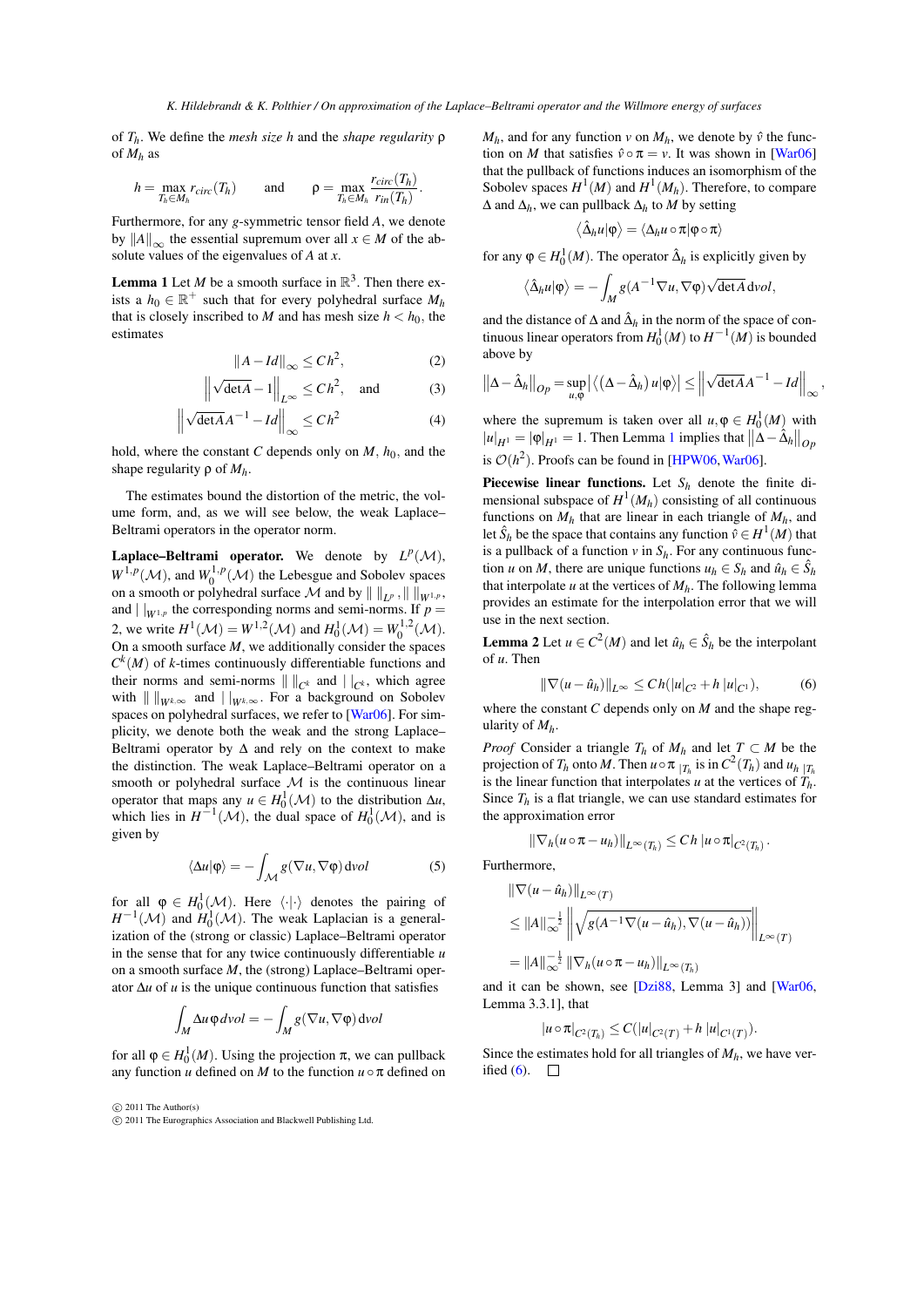### 3. Pointwise Approximation

The core of our approach to obtain pointwise approximation estimates is to test the weak Laplace–Beltrami operator with functions whose support gets more and more localized while their  $L^1$ -norm remains constant and the growth of the  $W^{1,1}$ norm is bounded. We define:

<span id="page-3-0"></span>**Definition 3** Let  $M$  be a smooth or a polyhedral surface in  $\mathbb{R}^3$ , and let *C<sub>D</sub>* be a positive constant. For any  $x \in \mathcal{M}$  and  $r \in \mathbb{R}^+$ , we call a function  $\varphi : \mathcal{M} \mapsto \mathbb{R}$  *r-local* at *x* (with respect to  $C_D$ ) if the criteria

$$
(D1) \qquad \phi \in H_0^1(\mathcal{M}),
$$

- (D2)  $\varphi(y) > 0$  for all  $y \in \mathcal{M}$ ,
- (D3)  $\varphi(y) = 0$  for all  $y \in M$  with  $d_M(x, y) \ge r$ ,
- (D4)  $\|\varphi\|_{L^1} = 1$ , and
- (D5)  $|\varphi|_{W^{1,1}} \leq \frac{C_D}{r}$

are satisfied.

Functions satisfying properties (D2), (D3), and (D4) can be used to approximate the function value at *x* of any continuous function *f* through the integral  $\int_M f \varphi \, dvol$ . In this sense, *r*-local functions are approximations of the delta distribution.

<span id="page-3-3"></span>**Lemma 4** Let  $\varphi \in L^1(M)$  satisfy properties (D2), (D3), and (D4) of Definition [3](#page-3-0) for some  $x \in M$  and  $r \in \mathbb{R}^+$ , and let  $f \in C^1(M)$ . Then, the estimate

$$
\left| f(x) - \int_M f \, \phi \, \mathrm{d}vol \right| \leq \left\| \nabla f \right\|_{L^\infty} r \tag{7}
$$

holds.

*Proof* Since  $\varphi$  is non-negative and has a unit  $L^1$ -norm, we have

$$
\left| f(x) - \int_M f \varphi \, dvol \right| = \left| \int_M (f(x) - f) \varphi \, dvol \right|
$$
  

$$
\leq \sup_{y \in B_r(x)} |f(x) - f(y)|.
$$

For any *y* in the geodesic ball  $B_r(x)$  around *x*, let  $\gamma$  be a (unitspeed parametrized) minimizing geodesic that connects *x* and *y*. Then

$$
|f(x) - f(y)| = \left| \int_{\gamma} g(\nabla f(\gamma(t)), \dot{\gamma}(t)) dt \right|
$$
  
\n
$$
\leq ||\nabla f||_{L^{\infty}} \operatorname{length}(\gamma) \leq ||\nabla f||_{L^{\infty}} r.
$$

This implies  $\sup_{y \in B_r(x)} |f(x) - f(y)| \le ||\nabla f||_{L^\infty} r$ , which concludes the proof.

Certain *r*-local functions even exhibit a higher approximation order. There are  $r$ -local functions  $\varphi$  that satisfy

$$
\left| f(x) - \int_M f \, \varphi \, \mathrm{d} \nu \, \mathrm{d} \nu \right| \leq C \, |f|_{C^2} \, r^2 \tag{8}
$$

for all  $f \in C^2(M)$ , where *C* depends only on *M*. We give an example of such a function in the appendix.

<span id="page-3-4"></span>**Theorem 5** Let *M* be a smooth surface in  $\mathbb{R}^3$  and let *u* be a smooth function on *M*. Then there exists a  $h_0 \in \mathbb{R}^+$  such that for every pair consisting of a polyhedral surface  $M_h$  that is closely inscribed to *M* and satisfies  $h < h_0$  and a function  $\varphi$  that is *r*-local at a point  $y \in M_h$ , the estimate

$$
|\Delta u(x) - \langle \Delta_h u_h | \varphi \rangle| \le C(r + \frac{h}{r})
$$
 (9)

holds, where  $u_h \in S_h(M_h)$  is the interpolant of *u* and  $x =$  $\pi(y)$ . If  $\hat{\varphi}$  satisfies [\(8\)](#page-3-1), then we have

<span id="page-3-2"></span>
$$
|\Delta u(x) - \langle \Delta_h u_h | \varphi \rangle| \le C(r^2 + \frac{h}{r}).\tag{10}
$$

The constants *C* depend only on  $M$ ,  $u$ ,  $h_0$ , the shape regularity  $ρ$  of  $M_h$ , and the constant  $C_D$  of  $φ$ .

*Proof* The operator  $\Delta_h$  and the functions  $u_h$  and  $\varphi$  are defined on  $M_h$ . First, we pullback  $\Delta_h$ ,  $u_h$ , and  $\varphi$  to  $M$ , add some zeros, and use the Cauchy-Schwarz inequality to get

$$
|\Delta u(x) - \langle \Delta_h u_h | \varphi \rangle| = |\Delta u(x) - \langle \hat{\Delta}_h \hat{u}_h | \hat{\varphi} \rangle|
$$
(11)  
\n
$$
\leq |\Delta u(x) - \langle \Delta u | \hat{\varphi} \rangle| + |\langle \Delta (u - \hat{u}_h) | \hat{\varphi} \rangle| + |\langle (\Delta - \hat{\Delta}_h) \hat{u}_h | \hat{\varphi} \rangle|.
$$

In the following, we derive bounds for each of the three sum-  
mands of the right-hand side of (11). We start with the first  
summand. Since the support of the function 
$$
\varphi
$$
 is contained  
in the geodesic ball  $B_r(y)$ , the support of  $\hat{\varphi}$  is contained in

the  $B_{\|A\|_{\infty}r}(x)$ . It follows from Lemma [1](#page-2-0) that there is a constant *C*, which depends only on *M* and  $h_0$ , such that  $\hat{\varphi}$  satisfies property (D3) for the point *x* and the radius *Cr*. Thus,  $\hat{\varphi}$  / $\|\hat{\varphi}\|_{L^1}$  satisfies the requirements of Lemma [4](#page-3-3) and we get

$$
\left|\Delta u(x) - \langle \Delta u | \hat{\phi} \rangle \right|
$$
  
\n
$$
\leq \left| \Delta u(x) - \frac{1}{\|\hat{\phi}\|_{L^1}} \langle \Delta u | \hat{\phi} \rangle \right| + \left| (1 - \|\hat{\phi}\|_{L^1}) \frac{1}{\|\hat{\phi}\|_{L^1}} \langle \Delta u | \hat{\phi} \rangle \right|
$$
  
\n
$$
\leq C(r + h^2).
$$

Here, we use Lemma [4](#page-3-3) and the estimate

$$
\left| \|\hat{\phi}\|_{L^1} - 1 \right| \le C h^2,
$$

which follows from Lemma [1,](#page-2-0) in the last step. If  $\hat{\varphi}$  satisfies [\(8\)](#page-3-1), then using [\(8\)](#page-3-1) instead of Lemma [4](#page-3-3) yields

$$
|\Delta u(x) - \langle \Delta u | \hat{\phi} \rangle| \le C(r^2 + h^2).
$$

To establish a bound on the second summand we show that the bound  $\|\nabla_h \phi\|_{L^1(M_h)} \leq C \frac{1}{r}$  holds for  $\|\nabla \hat{\phi}\|_{L^1}$  as well

<span id="page-3-1"></span>
$$
\begin{aligned} \|\nabla \hat{\varphi}\|_{L^{1}} &= \int_{M} \left\|\nabla \hat{\varphi}\right\|_{g} \, \mathrm{d}vol \\ &\leq \left\|\det A^{-1}\right\|_{\infty}^{-\frac{1}{2}} \int_{M} \sqrt{g(A^{-1}\nabla \hat{\varphi}, \nabla \hat{\varphi})} \sqrt{\det A} \, \mathrm{d}vol \\ &= \left\|\det A^{-1}\right\|_{\infty}^{-\frac{1}{2}} \left\|\nabla_{h} \varphi\right\|_{L^{1}(M_{h})} \\ &\leq C \frac{1}{r} .\end{aligned}
$$

 $\circ$  2011 The Author(s) c 2011 The Eurographics Association and Blackwell Publishing Ltd.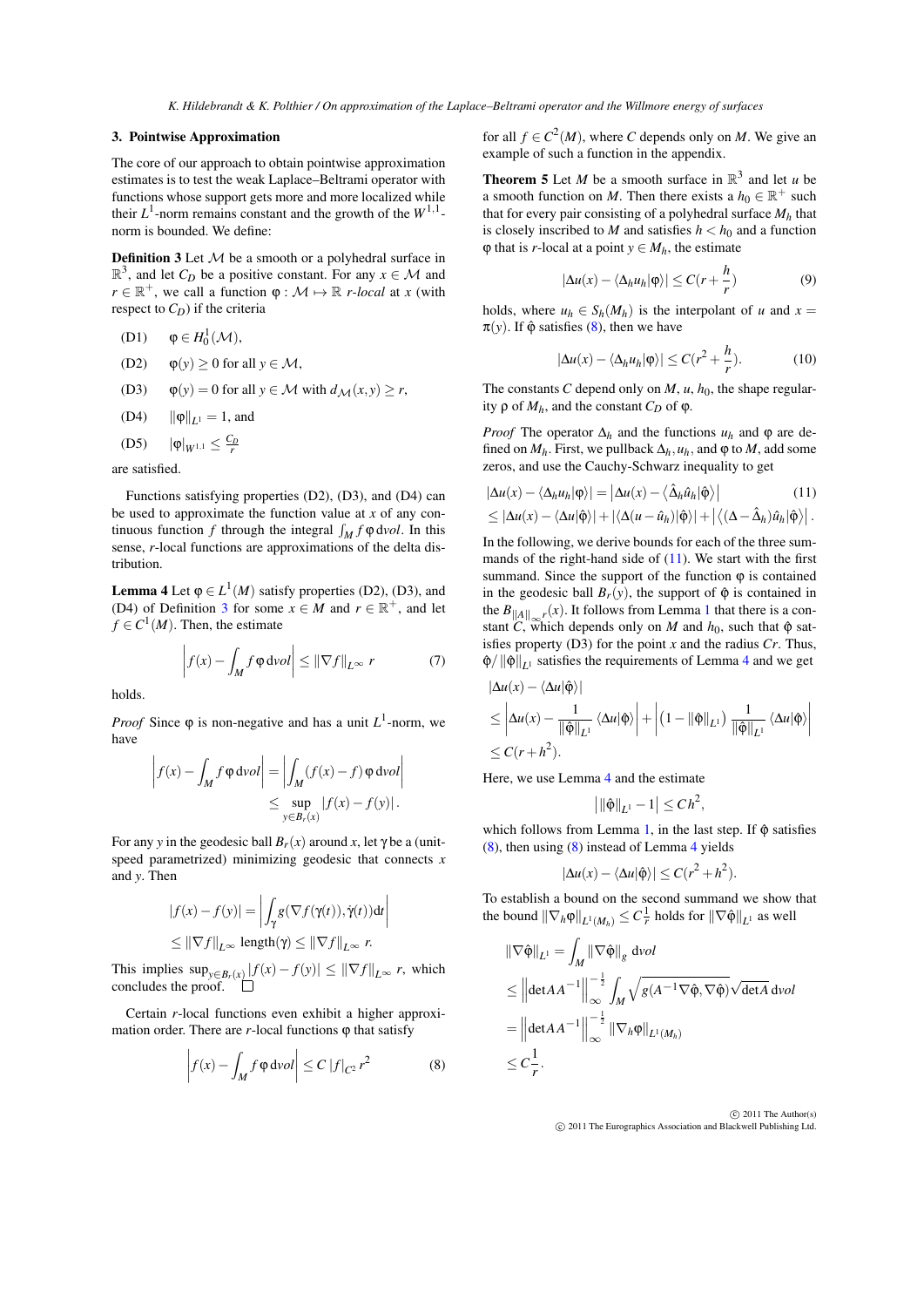$\overline{\phantom{a}}$ 1  $\overline{\phantom{a}}$  $\overline{\phantom{a}}$ 

<span id="page-4-5"></span>Then, we apply Hölder's inequality and Lemma [2](#page-2-2) to get

$$
\begin{aligned} |\langle \Delta(u - \hat{u}_h) | \hat{\varphi} \rangle| &= \left| \int_M g(\nabla(u - \hat{u}_h), \nabla \hat{\varphi}) \, \mathrm{d} \nu \, \mathrm{d} u \right| \\ &\leq \|\nabla(u - \hat{u}_h)\|_{L^\infty} \, \|\nabla \hat{\varphi}\|_{L^1} \leq C \, \frac{h}{r} .\end{aligned}
$$

A bound on the third summand follows from estimate [\(4\)](#page-2-3) of Lemma [1](#page-2-0) and Lemma [2](#page-2-2)

$$
\begin{aligned} &\left| \left\langle (\Delta - \hat{\Delta}_h) \hat{u}_h | \hat{\varphi} \right\rangle \right| \\ &= \int_M g((Id - \sqrt{\det A} A^{-1}) \nabla \hat{u}_h, \nabla \hat{\varphi}) \, \mathrm{d} \nu \, \mathrm{d} t \\ &\leq \left\| Id - \sqrt{\det A} A^{-1} \right\|_{\infty} \left\| \nabla \hat{u}_h \right\|_{L^{\infty}} \left\| \nabla \hat{\varphi} \right\|_{L^1} \\ &\leq C \frac{h^2}{r}. \end{aligned}
$$

This bound is quadratic in *h* and therefore small compared to the bound on the second summand. The combination of the bounds on the three summands completes the proof.  $\Box$ 

The theorem is stated in a general setting that assumes no correlation of *r* and *h*. The following corollary shows how to choose *r* to get the optimal approximation order in *h*.

**Corollary 6** Under the assumptions of Theorem [5,](#page-3-4) if  $r = \sqrt{h}$ , then

$$
|\Delta u(x) - \langle \Delta_h u_h | \varphi \rangle| \le C\sqrt{h},
$$

and if  $\hat{\varphi}$  satisfies [\(8\)](#page-3-1) and  $r = h^{\frac{1}{3}}$ , then

$$
|\Delta u(x)-\langle \Delta_h u_h|\phi\rangle|\leq C\,h^{\frac{2}{3}}.
$$

#### 4. Discrete Laplace–Beltrami Operators

Based on the approximation results of the last section, we construct discrete Laplace–Beltrami operators and prove strong consistency. Then, we discuss matrix representations of the operators and compare the consistency rates of our approach and the mesh Laplacian.

Let *n* be the number of vertices of  $M_h$  and let  $\{v_1, v_2, ..., v_n\}$  denote the set of vertices. Any function  $u_h \in$  $S_h(M_h)$  is uniquely determined by its function values at the vertices. The vector  $(u_h(v_1), u_h(v_2),..., u_h(v_n))$  is called the nodal vector, and we shall describe discrete Laplace– Beltrami operators by their action on nodal vectors. Let  $\{\varphi_i\}_{i \in \{1,2,..n\}}$  be a set of functions such that every  $\varphi_i$  is *r*-local at the vertex  $v_i \in M_h$ . Then, we define the discrete Laplace–Beltrami operator  $\Delta_h^{\{\varphi_i\}}$  associated to  $\{\varphi_i\}$  as

$$
\Delta_h^{\{\varphi_i\}}: S_h \mapsto S_h
$$
\n
$$
\begin{pmatrix} u_h(v_1) \\ u_h(v_2) \\ \dots \\ u_h(v_n) \end{pmatrix} \mapsto \begin{pmatrix} \langle \Delta_h u_h | \varphi_1 \rangle \\ \langle \Delta_h u_h | \varphi_2 \rangle \\ \dots \\ \langle \Delta_h u_h | \varphi_n \rangle \end{pmatrix}.
$$

 $\odot$  2011 The Author(s)

c 2011 The Eurographics Association and Blackwell Publishing Ltd.

For each  $\varphi_i$  there is a constant  $C_{D,i}$  such that (D5) of Definition [3](#page-3-0) is satisfied. In the following, we refer to the maximum of the  $C_{D,i}$  as the constant  $C_D$  of  $\{\varphi_i\}$ .

<span id="page-4-4"></span>**Theorem 7** Let *M* be a smooth surface in  $\mathbb{R}^3$ , and let *u* be a smooth function on *M*. Then there exists a  $h_0 \in \mathbb{R}^+$  such that for every pair consisting of a polyhedral surface  $M_h$  that is closely inscribed to *M* and satisfies  $h < h_0$  and a set of functions  $\{\varphi_i\}_{i \in \{1,2,..n\}}$  such that every  $\varphi_i$  is *r*-local at the vertex  $v_i \in M_h$  with  $r = \sqrt{h}$ , the estimate

<span id="page-4-2"></span>
$$
\sup_{y \in M_h} \left| \Delta u(\pi(y)) - \Delta_h^{\{\varphi_i\}} u_h(y) \right| \le C\sqrt{h} \tag{12}
$$

holds, where  $u_h \in S_h(M_h)$  is the interpolant of *u*. If every  $\hat{\varphi}_i$ satisfies [\(8\)](#page-3-1) and  $r = h^{\frac{1}{3}}$ , then we have

$$
\sup_{y \in M_h} \left| \Delta u(\pi(y)) - \Delta_h^{\{\phi_i\}} u_h(y) \right| \le C h^{\frac{2}{3}}.
$$
 (13)

The constants *C* depend only on *M*, *u*,  $h_0$ , the shape regularity  $ρ$  of  $M_h$ , and the constant  $C_D$  of  $\{\varphi_i\}$ .

*Proof* Let  $v \in S_h$  and  $\hat{v} \in \hat{S}_h$  be the interpolants on  $M_h$  and *M* of the function ∆*u*. Then the approximation error satisfies (analogous to Lemma [2\)](#page-2-2)

<span id="page-4-0"></span>
$$
\|\Delta u - \hat{v}\|_{L^{\infty}} \le C h^2 (|\Delta u|_{C^2} + h |\Delta u|_{C^1}). \tag{14}
$$

Theorem [5](#page-3-4) implies

$$
|\Delta u(\pi(v_i)) - \langle \Delta_h u_h | \varphi_i \rangle| \le C\sqrt{h}
$$
 (15)

for all *i*. Since  $v(v_i) = \hat{v}(v_i) = \Delta u(\pi(v_i))$ , we have

<span id="page-4-1"></span>
$$
\left\|v - \Delta_h^{\{\varphi_i\}} u_h\right\|_{L^\infty} \le C\sqrt{h}.\tag{16}
$$

Combining  $(14)$  and  $(16)$  shows  $(12)$ . The proof of the second estimate proceeds analogously.

Matrix representation. We show how the cotan matrix can be used to construct the matrix representation *L* of  $\Delta_h^{\{\varphi_i\}}$ with respect to the nodal basis. For simplicity, we assume that the  $\varphi_i$  are functions in  $S_h$ . Let *S* denote the cotan matrix, see [\[PP93\]](#page-7-4), and let  $\Phi$  be the matrix with entries  $\Phi_{ij} = \varphi_i(v_i)$ . Then *L* is the sparse matrix given by

<span id="page-4-3"></span>
$$
L = -\Phi S. \tag{17}
$$

The number of entries of *L* depends on the number of vertices that are in the support of the functions  $\varphi_i$ . When comparing [\(17\)](#page-4-3) to the construction of cotan Laplacians (as de-scribed in [\[WBG](#page-7-15)<sup>\*</sup>08]), we see that  $\Phi$  takes the role of the inverse mass matrix.

In general, the matrix  $\Phi$  is not symmetric. But,  $\Phi$  that are symmetric can be constructed. The matrix can be decomposed into a symmetric and an antisymmetric part

$$
\Phi = \Phi^{sym} + \Phi^{asym} = \frac{1}{2}(\Phi + \Phi^T) + \frac{1}{2}(\Phi - \Phi^T),
$$

where  $\Phi^T$  denotes the transpose of  $\Phi$ . For certain choices of *r*-local functions  $\{\varphi_i\}$ , the entries of  $\Phi^{asym}$  are small compared to the entries of Φ *sym*. For example, if we use the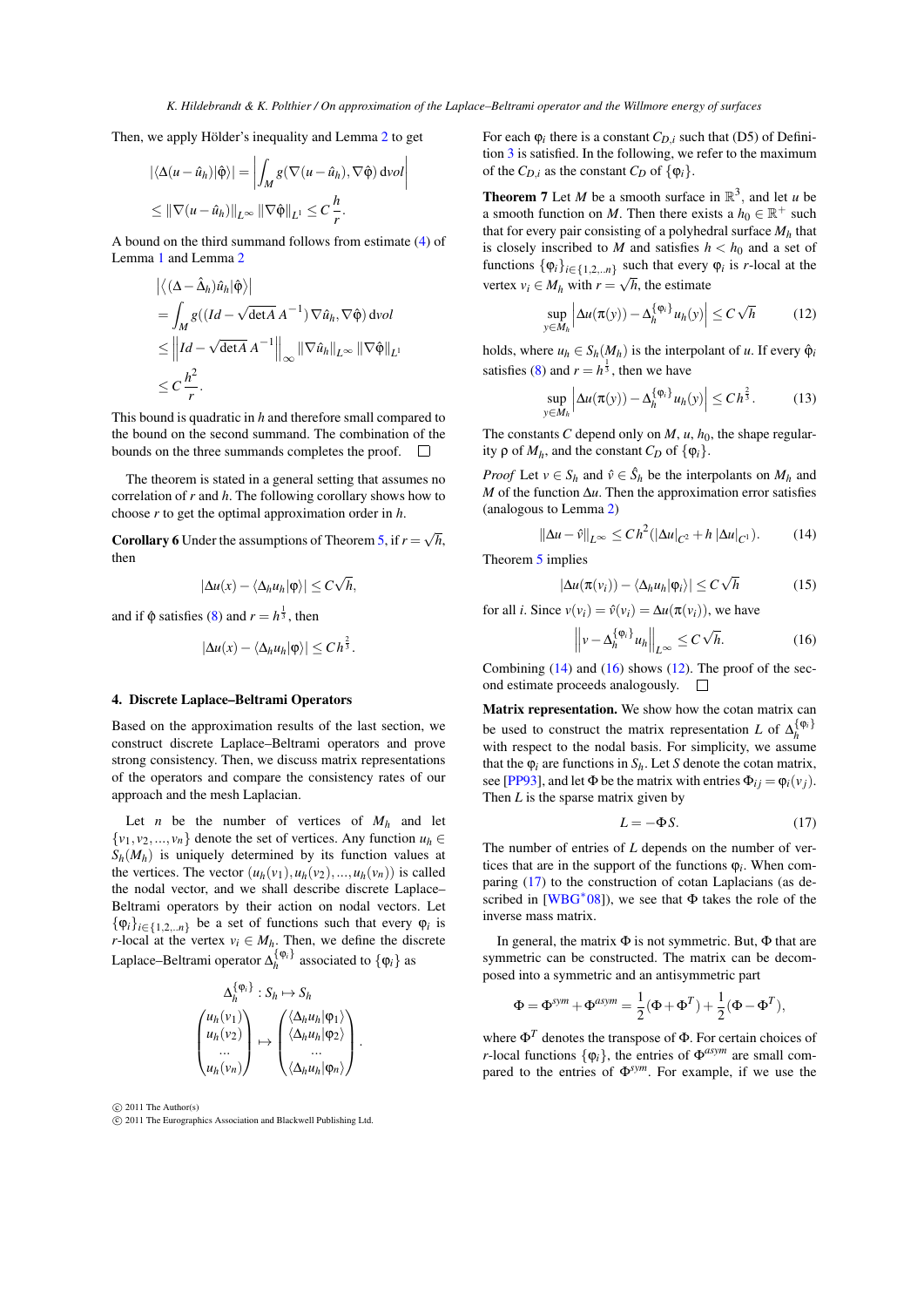<span id="page-5-3"></span>geodesic or extrinsic hat functions (see appendix) with the same value of *r* at all vertices. Then, it is justified to use

$$
L=-\Phi^{sym}S,
$$

instead of [\(17\)](#page-4-3).

Comparison with the mesh Laplacian. Bounds on the consistency error of the mesh Laplacian depend on the mesh size  $h$ , the maximum angle  $\eta$  (between normals of the smooth and the polyhedral surface), and a parameter *t*, which controls the width of the heat kernels. The parameter *t* is the analog of the parameter  $r$  in our approach. Under the assumption that the shape regularity of the polyhedral surface is bounded,  $\eta = \mathcal{O}(h)$ , which is optimal. Then, the consistency order depends on *h* and *t*. In [\[BSW09\]](#page-6-5), the bound  $\mathcal{O}(\frac{h}{t^2} + t^{\frac{1}{2}})$  on the consistency error of the mesh Laplacian is derived. The optimal choice  $t = h^{\frac{2}{5}}$  yields a consistency order of  $h^{\frac{1}{5}}$ .

# 5. Willmore energy

The Willmore energy of a smooth surface  $M$  in  $\mathbb{R}^3$  is

$$
W(M) = \int_M H^2 \text{d}vol,\tag{18}
$$

where *H* denotes the mean curvature of *M*. The mean curvature is connected to the Laplace–Beltrami operator by

$$
\mathbf{H} = HN = \Delta I,\tag{19}
$$

where *I* is the embedding of *M* in  $\mathbb{R}^3$  and *N* is the surface normal field. Then, the Willmore energy of *M* equals the  $L^2$ -norm of the  $\Delta I$ . Let  $I_h: M_h \mapsto \mathbb{R}^3$  denote the embedding of the polyhedral surface  $M_h$ . Each of the three coordinates of  $I_h$  is a function in  $S_h$ . Thus, we can define the discrete mean curvature vector associated to a discrete Laplacian  $\Delta_h^{\{\varphi_i\}}$  analogous to [\(19\)](#page-5-0) by

$$
\mathbf{H}_h^{\{\mathbf{\varphi}_i\}} = \Delta_h^{\{\mathbf{\varphi}_i\}} I_h.
$$

If  $M_h$  is closely inscribed to  $M$ , Theorem [7](#page-4-4) implies

$$
\sup_{y\in M_h} \|\mathbf{H}(\pi(y)) - \mathbf{H}_h^{\{\varphi_i\}}(y)\|_{\mathbb{R}^3} \le C\sqrt{h} \text{ (resp. } Ch^{\frac{2}{3}}).
$$

We define the discrete Willmore energy of  $M_h$  and  $\{\varphi_i\}$  analogous to  $(18)$  as

$$
W_h^{\{\varphi_i\}}(M_h) = \|\mathbf{H}_h^{\{\varphi_i\}}\|_{L^2(M_h)}^2.
$$

The following theorem shows consistency of the discrete Willmore energies.

**Theorem 8** Let *M* be a smooth surface in  $\mathbb{R}^3$ . Then there exists a  $h_0 \in \mathbb{R}^+$  such that for every pair consisting of a polyhedral surface  $M_h$  that is closely inscribed to  $M$  and satisfies *h* < *h*<sub>0</sub> and a set of functions  $\{\varphi_i\}_{i \in \{1,2,..n\}}$  such that every  $\varphi_i$  is *r*-local at the vertex  $v_i \in M_h$  with  $r = \sqrt{h}$ , the estimate

$$
\left|W(M)-W_h^{\{\mathfrak{q}_i\}}(M_h)\right|\leq C\sqrt{h}
$$

| h         | $\sqrt{\frac{\phi_{3}}{h}}$<br>$\left\  \mathbf{H}(x) - \mathbf{H}_{i} \right\ $ | eoc  | $\ \mathbf{H}(x) - \mathbf{H}_h^{\Psi \sqrt{h}}\ $ | eoc     |
|-----------|----------------------------------------------------------------------------------|------|----------------------------------------------------|---------|
| 0.9907594 | 0.1473438                                                                        |      | 0.1655998                                          |         |
| 0.4072441 | 0.0718663                                                                        | 0.81 | 0.0816863                                          | 0.79    |
| 0.1376594 | 0.0343882                                                                        | 0.68 | 0.0439559                                          | 0.57    |
| 0.0407502 | 0.0151471                                                                        | 0.67 | 0.0238574                                          | 0.50    |
| 0.0111478 | 0.0063759                                                                        | 0.67 | 0.0126259                                          | 0.49    |
| 0.0042305 | 0.0033417                                                                        | 0.67 | 0.0078440                                          | 0.49    |
| 0.0015209 | 0.0016897                                                                        | 0.67 | 0.0047346                                          | 0.49    |
|           |                                                                                  |      |                                                    |         |
|           |                                                                                  |      |                                                    |         |
| h         | $\sqrt{\frac{\phi_{3}}{h}}$<br>$\mathbf{H}(x) - \mathbf{H}_t$                    | eoc  | $\ \mathbf{H}(x) - \mathbf{H}_h^{\phi_h}\ $        | eoc     |
| 0.1819730 | 0.1159240                                                                        |      | 0.0681956                                          |         |
| 0.0615573 | 0.0469350                                                                        | 0.83 | 0.6798970                                          | $-2.10$ |
| 0.0182239 | 0.0206826                                                                        | 0.67 | 0.0328904                                          | 2.50    |
| 0.0049855 | 0.0087871                                                                        | 0.66 | 0.5920200                                          | $-2.20$ |
| 0.0018919 | 0.0045958                                                                        | 0.67 | 0.1372740                                          | 1.50    |
| 0.0006802 | 0.0023197                                                                        | 0.67 | 0.0918593                                          | 0.39    |

<span id="page-5-2"></span>Table 1: *Approximation errors and the experimental orders of convergence for the approximation of the mean curvature vector at a point of a smooth surface are shown.*

<span id="page-5-1"></span>holds. If every  $\hat{\varphi}_i$  satisfies [\(8\)](#page-3-1) and  $r = h^{\frac{1}{3}}$ , then we have

$$
\left|W(M)-W_h^{\{\varphi_i\}}(M_h)\right|\leq Ch^{\frac{2}{3}}.
$$

<span id="page-5-0"></span>The constants *C* depend only on  $M$ ,  $h_0$ , the shape regularity  $ρ$  of *M*<sub>*h*</sub>, and the constant *C<sub>D</sub>* of { $φ<sub>i</sub>$ }.

*Proof* To compare **H** and  $\mathbf{H}_h^{\{\phi_i\}}$ , we consider the vector field  $\hat{\mathbf{H}}_h^{\{\phi_i\}} \in \hat{S}_h^3$  given by  $\hat{\mathbf{H}}_h^{\{\phi_i\}} \circ \pi = \mathbf{H}_h^{\{\phi_i\}}$ . We split the approximation error in two terms, the first term measures the difference of **H** and  $\mathbf{\hat{H}}_h^{\{\varphi_i\}}$  and the second term measures the difference of the  $L^2$ -norms of *M* and  $M_h$ :

$$
\begin{aligned} &\left|W(M)-W_{h}^{\{\Phi_{i}\}}(M_{h})\right|=\left|\|\mathbf{H}\|_{L^{2}(M)}^{2}-\|\mathbf{H}_{h}^{\{\Phi_{i}\}}\|_{L^{2}(M_{h})}^{2}\right|\\ &\leq\left|\|\mathbf{H}\|_{L^{2}(M)}^{2}-\|\hat{\mathbf{H}}_{h}^{\{\Phi_{i}\}}\|_{L^{2}(M)}^{2}\right|+\left|1-\sqrt{\det A}|\|\hat{\mathbf{H}}_{h}^{\{\Phi_{i}\}}\|_{L^{2}(M)}^{2}\right|\\ &\leq\|\mathbf{H}-\hat{\mathbf{H}}_{h}^{\{\Phi_{i}\}}\|_{L^{\infty}(M)}\|\mathbf{H}+\hat{\mathbf{H}}_{h}^{\{\Phi_{i}\}}\|_{L^{1}(M)}+Ch^{2}\|\hat{\mathbf{H}}_{h}^{\{\Phi_{i}\}}\|_{L^{2}(M)}^{2}.\end{aligned}
$$

Here, we use Hölder's inequality and Lemma [1](#page-2-0) in the last step. By Theorem [7,](#page-4-4) the term

$$
\|\mathbf{H}-\hat{\mathbf{H}}_h^{\{\varphi_i\}}\|_{L^{\infty}(M)}=\sup_{y\in M_h}\|\Delta I(\pi(y))-\Delta_h^{\{\varphi_i\}}I_h(y)\|
$$

is bounded by  $C\sqrt{h}$ , resp.  $Ch^{\frac{2}{3}}$ . Furthermore, Theorem [7](#page-4-4) guarantees that there are upper bounds for  $\|\mathbf{H}+\mathbf{\hat{H}}_h^{\{\phi_i\}}\|_{L^1(M)}$ and  $\|\hat{\mathbf{H}}_h^{\{\varphi_i\}}\|_{L^2(M)}^2$ .

## 6. Experiments

In this section, we show results of experiments concerning the consistency error and the consistency order. For a parametrized surface *M*, we consider inscribed polyhedral surfaces with decreasing mesh size *h* and approximate the mean curvature vector of *M* at a point  $x \in M$  by  $\mathbf{H}^{\varphi_r}_h$  $\langle \Delta_h I_h | \varphi_r \rangle$ , where  $\varphi_r \in S_h$  is an *r*-local function on  $M_h$ . The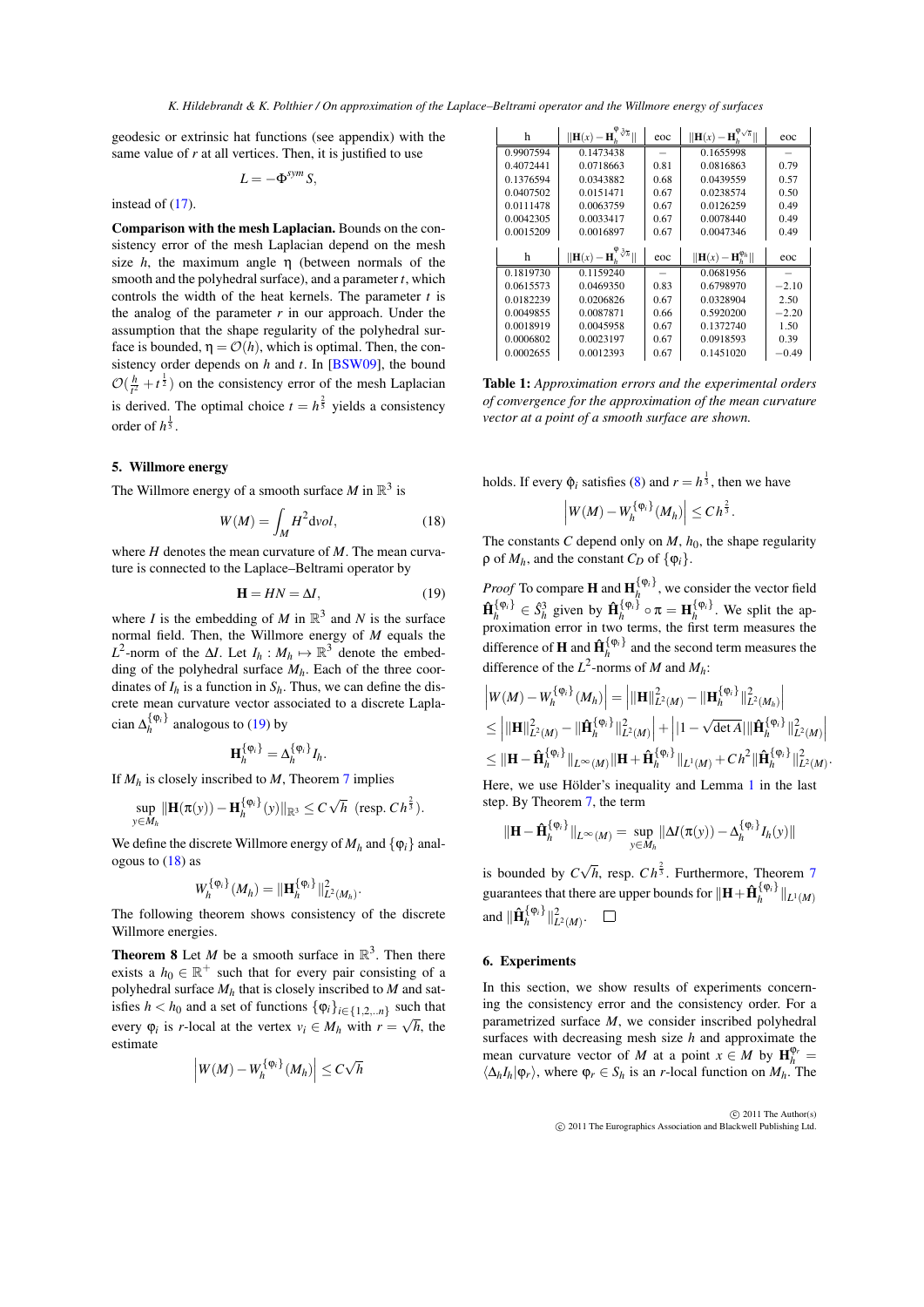<span id="page-6-11"></span>tables show the approximation error and the experimental order of convergence. Let  $e_{h_i}$  and  $e_{h_{i+1}}$  be the approximation errors of some quantity for the decreasing mesh sizes *hi* and *hi*+1. Then the *experimental order of convergence (eoc)* of the quantity is defined as

$$
\mathrm{eoc}(h_i, h_{i+1}) = \log \frac{e_{h_i}}{e_{h_{i+1}}} \left( \log \frac{h_i}{h_{i+1}} \right)^{-1}.
$$

In the first example, we consider a torus of revolution. The upper part of Table [1](#page-5-2) shows the approximation error  $\left\| \mathbf{H}(x) - \mathbf{H}_h^{\mathbf{\Phi}_r} \right\|_{\mathbb{R}^3}$  obtained with two different types of *r*-local functions and confirms both estimates of Theorem [5.](#page-3-4) The first function is (a piecewise linear approximation of) the extrinsic hat function (see appendix). It is given by

$$
\varphi_r = \frac{\tilde{\varphi}_r}{\|\tilde{\varphi}_r\|_{L^1}},\tag{20}
$$

where  $\tilde{\varphi}_r$  is the function in  $S_h$  that at any vertex  $v \in M_h$  takes the value

$$
\tilde{\varphi}_r(v) = \max\{1 - \frac{||x - v||_{\mathbb{R}^3}}{r}, 0\}.
$$
 (21)

We set  $r = h^{\frac{1}{3}}$  and due to the approximate symmetry of  $\varphi_r$ around *x*, we obtain an eoc of  $h^{\frac{2}{3}}$ . The second function sets  $r = h^{\frac{1}{2}}$ , and we disturb the symmetry around *x* by translating the center of the extrinsic hat function (away from  $x$ ) by a the center of the extrinstic flat function (away from x) by a random vector of length  $\sqrt{h}/20$ . The resulting function does not satisfy  $(8)$ , and we get the expected eoc of  $h^{\frac{1}{2}}$ . We would like to remark that in this experiment (and in many other similar settings) we got an eoc of *h* if we set  $r = h^{\frac{1}{2}}$  and and do not translate the center of the function. This suggests the question whether it is possible the improve the consistency order of  $h^{\frac{2}{3}}$  for functions that satisfy [\(8\)](#page-3-1). In the second example, we consider polyhedral surfaces that approximate the sphere, but the vertex positions are corrupted with random noise of order  $h^2$ . The lower part of Table [1](#page-5-2) shows that for  $r = h^{\frac{1}{3}}$  we still obtain the same eoc, whereas for  $r = h$ there is no convergence. In the third example, we approximate the Willmore energy of a torus of revolution by the discrete Willmore energy that we obtain by using functions

| h         | $W_{\iota}^{\{\phi_i\}}(M_h)$ | $\left W(M)-W_h^{\{\mathfrak{\varphi}_i\}}(M_h)\right $ | eoc  |
|-----------|-------------------------------|---------------------------------------------------------|------|
| 0.6181260 | 19.8617                       | 2.931210                                                |      |
| 0.3542860 | 20.9932                       | 1.799680                                                | 0.88 |
| 0.1909680 | 21.7347                       | 1.058190                                                | 0.86 |
| 0.0973871 | 22.1986                       | 0.594268                                                | 0.86 |
| 0.0491797 | 22.4605                       | 0.332392                                                | 0.85 |
| 0.0247127 | 22.6066                       | 0.186275                                                | 0.84 |
| 0.0123872 | 22.6876                       | 0.105310                                                | 0.83 |
| 0.0062014 | 22.7327                       | 0.060178                                                | 0.81 |

<span id="page-6-10"></span>Table 2: *Results for approximation of the Willmore energy of a torus of revolution by a discrete Willmore energy.*

 $\odot$  2011 The Author(s)

 $\odot$  2011 The Eurographics Association and Blackwell Publishing Ltd.

of type [\(20\)](#page-6-9) at each vertex of the polyhedral surface. Table [2](#page-6-10) shows the consistency error and the eoc.

# 7. Conclusion

We have shown that using the weak form of the Laplace– Beltrami operator, one can construct discrete Laplace– Beltrami operators that are strongly consistent. The approximation results are formulated for closely inscribed meshes and therefore depend on the mesh size and the shape regularity. However, the results could be transferred to the more general setting used in [\[HPW06\]](#page-7-6) that does not restrict vertices to lay on the surface. We think that the presented technique could be helpful for the construction of discrete schemes, based on piecewise linear finite elements, for solving 4th order problems. As a step in this direction, we have proposed a consistent discretization of the Willmore energy.

#### <span id="page-6-9"></span>Acknowledgements

We would like to thank Ulrich Bauer, Max Wardetzky, and the anonymous reviewers for their valuable comments and feedback. This work was supported by the DFG Research Center MATHEON "Mathematics for Key Technologies" in Berlin.

### References

- <span id="page-6-1"></span>[BKP∗10] BOTSCH M., KOBBELT L., PAULY M., ALLIEZ P., LEVY B.: *Polygon Mesh Processing*. AK Peters, 2010. [1](#page-0-0)
- <span id="page-6-4"></span>[BN08] BELKIN M., NIYOGI P.: Towards a theoretical foundation for Laplacian-based manifold methods. *J. Comput. Syst. Sci. 74* (2008), 1289–1308. [1](#page-0-0)
- <span id="page-6-8"></span>[BNSP10] BONITO A., NOCHETTO R. H., SEBAS-TIAN PAULETTI M.: Parametric FEM for geometric biomembranes. *J. Comput. Phys. 229* (May 2010), 3171–3188. [2](#page-1-0)
- <span id="page-6-7"></span>[BS05] BOBENKO A. I., SCHRÖDER P.: Discrete Willmore flow. In *Proceedings of the ACM SIGGRAPH/Eurographics Symposium on Geometry Processing* (2005), pp. 101–110. [1](#page-0-0)
- <span id="page-6-3"></span>[BSW08] BELKIN M., SUN J., WANG Y.: Discrete Laplace operator for meshed surfaces. In *Symposium on Computational Geometry* (2008), pp. 278–287. [1](#page-0-0)
- <span id="page-6-5"></span>[BSW09] BELKIN M., SUN J., WANG Y.: Constructing Laplace operator from point clouds in R*<sup>d</sup>* . In *Proceedings of the twentieth Annual ACM-SIAM Symposium on Discrete Algorithms* (2009), SODA '09, pp. 1031–1040. [1,](#page-0-0) [6](#page-5-3)
- <span id="page-6-6"></span>[CDD∗04] CLARENZ U., DIEWALD U., DZIUK G., RUMPF M., RUSU R.: A finite element method for surface restoration with smooth boundary conditions. *Comput. Aided Geom. Des. 21* (2004), 427–445. [1](#page-0-0)
- <span id="page-6-0"></span>[DGSW08] DESBRUN M., GRINSPUN E., SCHRÖDER P. WARDETZKY M.: Discrete Differential Geometry: An applied introduction. In *ACM SIGGRAPH ASIA Courses* (2008). [1](#page-0-0)
- <span id="page-6-2"></span>[DMSB99] DESBRUN M., MEYER M., SCHRÖDER P., BARR A. H.: Implicit fairing of irregular meshes using diffusion and curvature flow. *Proceedings of ACM SIGGRAPH* (1999), 317– 324. [1](#page-0-0)